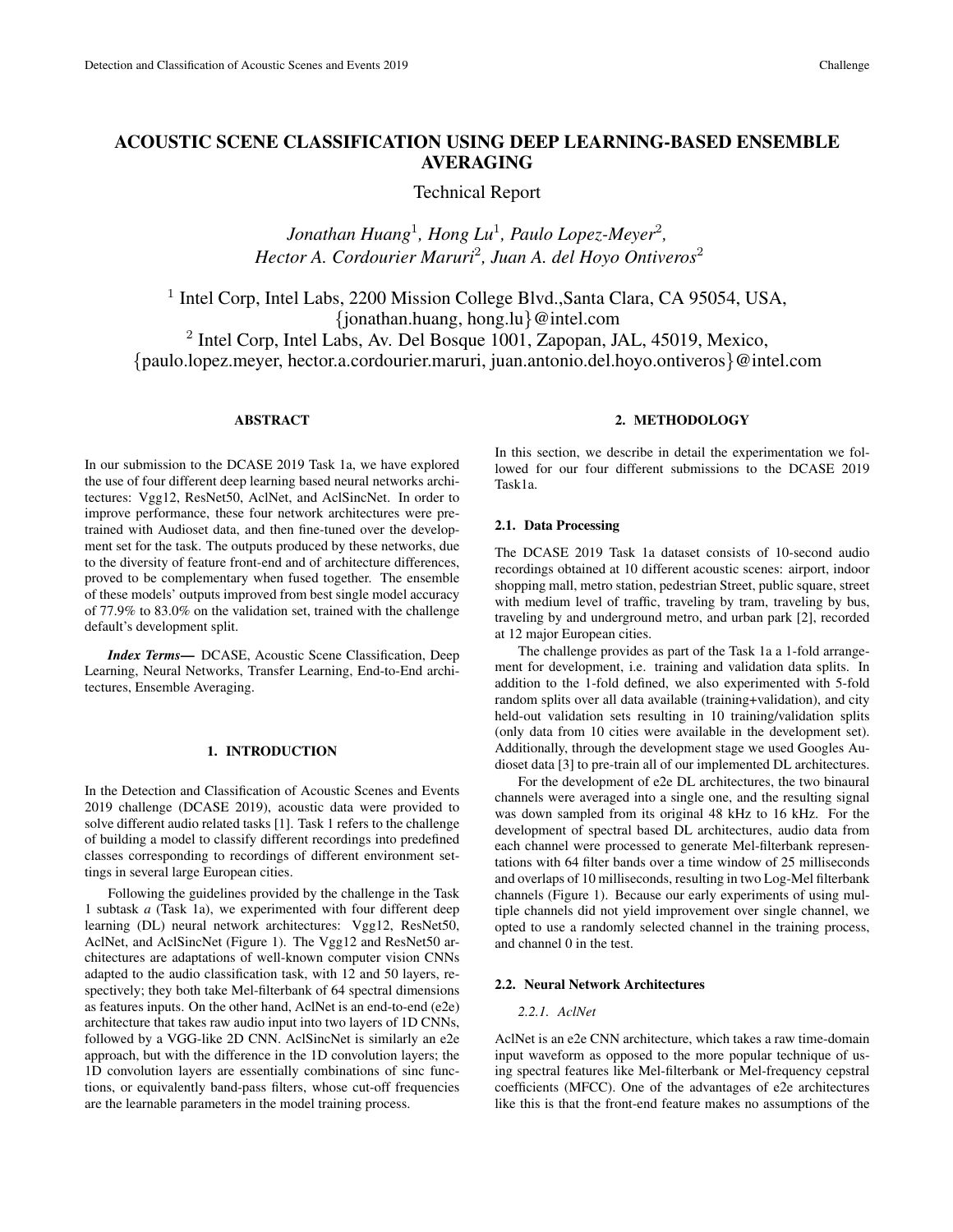

Figure 1: Development of our proposed deep learning architectures for audio scene classification in the DCASE 2019 Task 1a.

frequency response. Its feature representation is learned in a datadriven manner, thus its features are optimized for the task at hand as long as there is sufficient training data. We followed the specific settings corresponding to the AclNet paper [4], with a width multplier of 1.0 and conventional convolutions.

The AclNet architecture we developed in this work was pretrained with Audioset that resulted in 527 outputs, which in turn were used as embeddings to train a fully-connected layer classifier with ReLU activation functions in a transfer learning manner. Raw audio data at 16 kHz form the DCASE 2019 challenge was fed to the pre-trained AclNet, and embeddings were used to train the classifier.

We performed a search for the optimal parameters of this DL model. We experimented with different values and configurations, and ended with the best performing model when using the hyper parameters described in Table 2; cosine annealing for the LR schedule, and the use of mixup for data augmentation [5] were considered, but it was observed that they did not improve the classification performance. The experimental results obtained by this e2e architecture can be seen in Table 3.

During the training, 1-second of audio was randomly selected from mini-batches of 64 training clips. At test time, we run the inference on 1-second non-overlapping consecutive audio segments, and then average the outputs over the length of the test audio.

#### *2.2.2. AclSincNet*

The AclSincNet architecture consists of two building blocks of the network: a low-level Spectral like features (SLF), and a high-level features (HLF).

The SLF is a set of features designed to be similar to the spectral features used in conventional audio processing. It can be viewed as a replacement of the spectral feature, but it is fully differentiable and can be trained with backward propagation. The front-end is inspired by SincNet [6]. We used the same setup as suggested in the original work but with a stride length of 16 milliseconds; the authors of SincNet treat the output of the SincNet layer as a replacement of the FFT filter bank, and feed it directly into the CNN layer. We

Table 1: SLF Architecture used in AclSincNet

| Laver                     |                                   |
|---------------------------|-----------------------------------|
| Sincnet1D                 | kernel size 251, stride length 16 |
| <b>BatchNorm</b>          |                                   |
| Calculate energy spectrum | $x = x^2$                         |
| Average pooling           | 100ms window with 50ms stride     |
| Clamp the min             | $x = x$ .clamp(min=1e-12)         |
| Calculate $log()$         | $x = log(x)$                      |

took a different route, where attempt to replicate the output of Melfilterbank calculation more closely. We first compute the square of the output before average pooling over multiple time steps, and then follow up by the log operation to make the filterbank output less sensitive to amplitude variations. With the time-domain waveform as input, the SLF layer produces an output of 256 channels at feature frame rate of 10 milliseconds after the avgpool layer. In our setup a 1.28 s input produces an output tensor with dimension (256, 1, 128).

Taking the output from the SLF output, the high level feature layer treats it as an image (e.g. a 256x128 image for the 1.28s input) and applies standard VGG-like 2D CNN. The architecture of the HLF is similar to typical image classification CNNs. We experimented with a number of different architectures, and found that a VGG-like architecture provides good classification performance and well-understood building blocks. In our case, each of the conv layer is a standard building block of 2D convolution layer, batch normalization, and PReLU activation.

We did not use fully connected layers as in standard VGG, instead we simply used avgpooling to output the scores. The final layers of the AclSincNet is a 1x1 convolution that reduces the number of channels to the number of classes, which in the case of DCASE 2019 Task 1a is 10 classes. Before the input to the 1x1 convolution layer, we add a dropout layer for regularization. We found a dropout probability of 0.9 to work well on this task. Each of the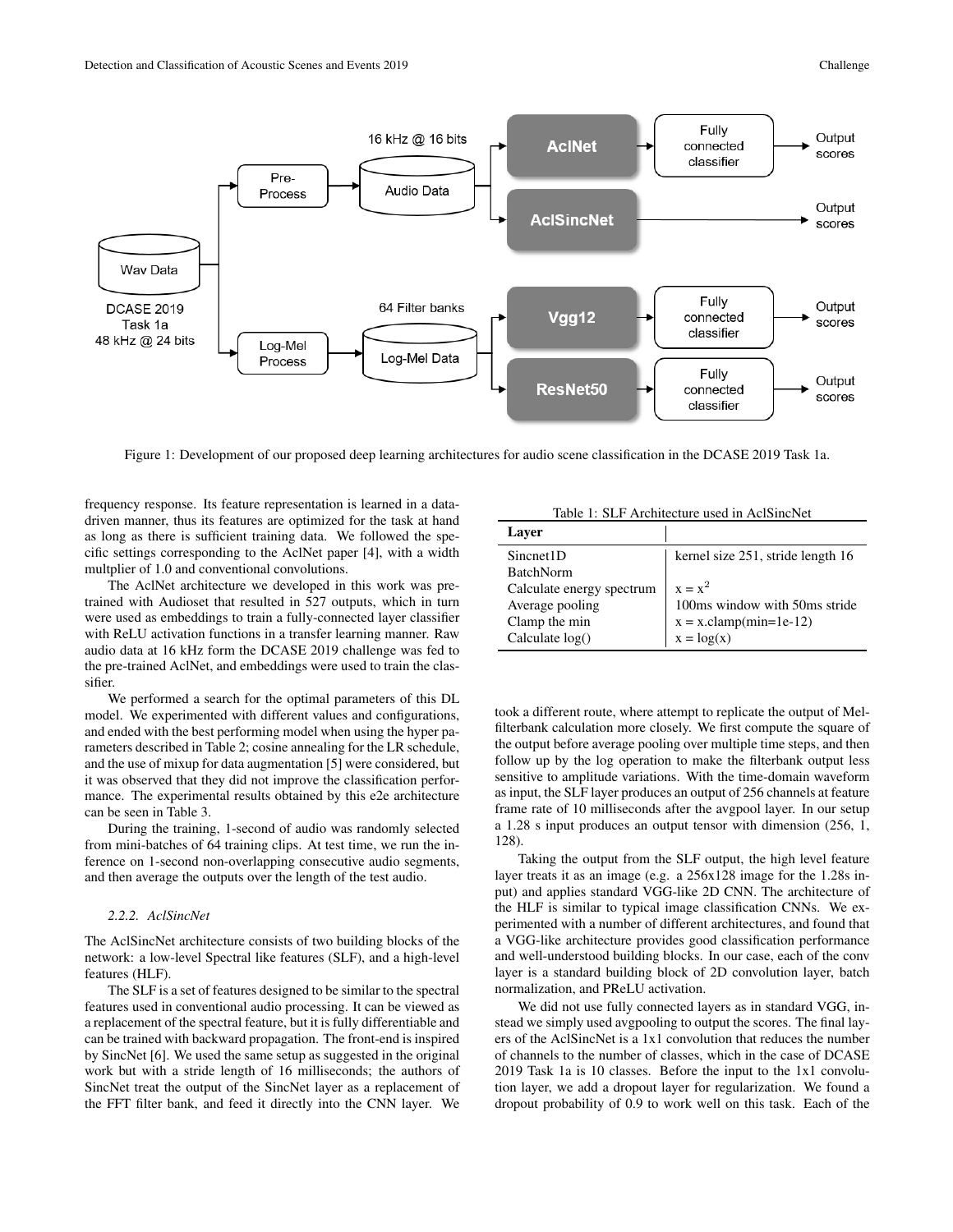10 channels are then average pooled and output directly after Soft-Max. The advantage of these final two layers is that our architecture can incorporate arbitrary length inputs for both training and testing, without any need to modify the number of hidden units of a the fully connected layers.

We pre-trained our model with AudioSet [3] and then fine tuned this pre-trained model on DCASE 2019 Task 1a data. During finetuning, we use 6-seconds audio data (random crop from each of the 10-sec sample) for training and 10-second data (the whole clip) for testing. We experimented with different number of layers, number of channels, and kernel size on the data set. While the total number of the parameter is rather big (Table 3), we noticed that the network scales quite well when we shrink the layer, channel, and kernel size. We observed experimentally that the accuracy only drops 1 to 2% when a network with 18M parameters is used. However, We decided to stick to the larger network for this challenge.

## *2.2.3. Vgg12*

The Vgg12 architecture is an adaptation of the well-known VGG architecture [7]. It has a total of 12 convolutional layers, with the first one having 64 channel output, and last one 512 channel. At the output of each conv layer, we apply batch norm followed by ReLU. Through the conv layers, there are 5 max-pool layers with kernel size of 2. A key architectural difference is that the network is designed for variable input size (e.g. 64 spectral dimensions and arbitrary number of time steps). The output of the last convolutional layer is average pooled, to always produce a vector length of 512 values. This vector is then followed up by a fully connected layer to produce the 10-class output defined by the challenge.

During the training phase, 5s of audio is randomly selected from the training clip. At test time, we run the inference on 1 second non-overlapping segments, and then average the outputs over the length of the test audio.

#### *2.2.4. ResNet50*

Our audio ResNet50 has exactly the same convolutional layers as the architecture in the original ResNet paper [8]. Again, we made the same adaptations as in 2.2.3, to take a variable length input Melfilterbank spectra into a single 10-class output. We also used the training and testing sequence selection scheme applied for 2.2.3.

During the training, we used SpecAugment [9] as a data augmentation scheme. This data augmentation works by masking out random time and spectral bands of randomly selected width. We opted to mask only spectral bands, at random positions with width uniformly sampled from [0, 20] Mel bands. We found that this augmentation gave a 1% improvement over the same network without SpecAugment.

## 2.3. Training Strategy

In addition to the default train/validation split provided by DCASE 2019 Task 1a, we used two strategies to train our models for score averaging: 5-fold cross-validation and leave-one-city-out cross validation. In both cases, we merged the development and validation data set together and re-split all the labelled data set with the above two strategies and train models accordingly.

With the 5-fold cross-validation method, all the labelled data were split into 5 folds with random shuffle, i.e. 4/5 of the data set is used for training and 1/5 of the data set is used as validation set. Five models are trained and their scores are averaged as the final

| Table 2: Training setup values for the four DL architectures pro-     |
|-----------------------------------------------------------------------|
| posed. Values displayed are the learning rate, learning rate sched-   |
| ule, number of epochs, weight decay, and drop out rate, respectively. |

| Architecture | LR     | <b>Schedule</b>  | E   | WD     | DO  |
|--------------|--------|------------------|-----|--------|-----|
| AclNet       | $1e-4$ | No schedule      | 330 | $2e-4$ | 0.2 |
| AcLSincNet   | $1e-3$ | Cosine annealing | 50  | $1e-6$ | 0.9 |
| Vgg12        | $1e-3$ | Cosine annealing | 40  | $1e-5$ | 0.8 |
| ResNet50     | $1e-3$ | Cosine annealing | 40  | $1e-5$ | 0.5 |

score. i.e. the final output is essentially the ensemble average of 5 individually trained models.

Similarly, the leave-one-city-out method was done in the same way with a different split methodology. Instead of random split, the split is done by city. i.e. 9 cities are used for training and 1 city is held out and used as the validation set. Therefore, 10 models are trained and their scores are averaged as the final output.

All four models were trained with the Adam optimizer. The training hyper parameters (learning rate, learning rate schedule, number of epochs, drop out rate, weight decay) of each of the architectures are listed in Table ??. In the fine-tuning process, we kept the part of the corresponding Audioset pre-trained with a LR value that is 1/10th of the LR as the rest of the network. The validation set were used for model selection, i.e. the best performing model on the validation set were saved and used for inference.

#### 2.4. Ensemble Averaging

In order to reduce individual variance of each of the developed DL models described in the previous subsections, we applied a simple ensemble averaging technique, which is one of the simplest ensemble learning methodologies used to improve the prediction performance [10]. This approach consists on the averaging of the prediction scores obtained by different models, as seen in Figure 2.

By combining the prediction scores from different DL models that performed above the reported challenge baseline, the intention is to add a bias that counters the variance of a single trained model. Having a diversity of DL models helps to achieve this intention. In our experiments, we have extensively explored different combination sets of our DL models in order to find the ones that better generalize over the validation data set (Figure 2). Experimental results obtained for some of the most trivial combinations are shown in the next section.

#### 3. RESULTS

The experimental results obtained for our developed DL models over the validation data set are shown in Table 3. These are the best experimental validation accuracy results achieved by our individually trained DL models at the time of the DCASE 2019 submission deadline. For each one of the developed models, the number of trainable parameters is listed also in Table 3 to give an idea of the size of the DL architectures used.

In Table 4, the results of combinations from two, three, and four DL models were obtained through ensemble averaging of their output scores. All scores were defined as Softmax scores in order to have compatible outputs for averaging across all models. It can be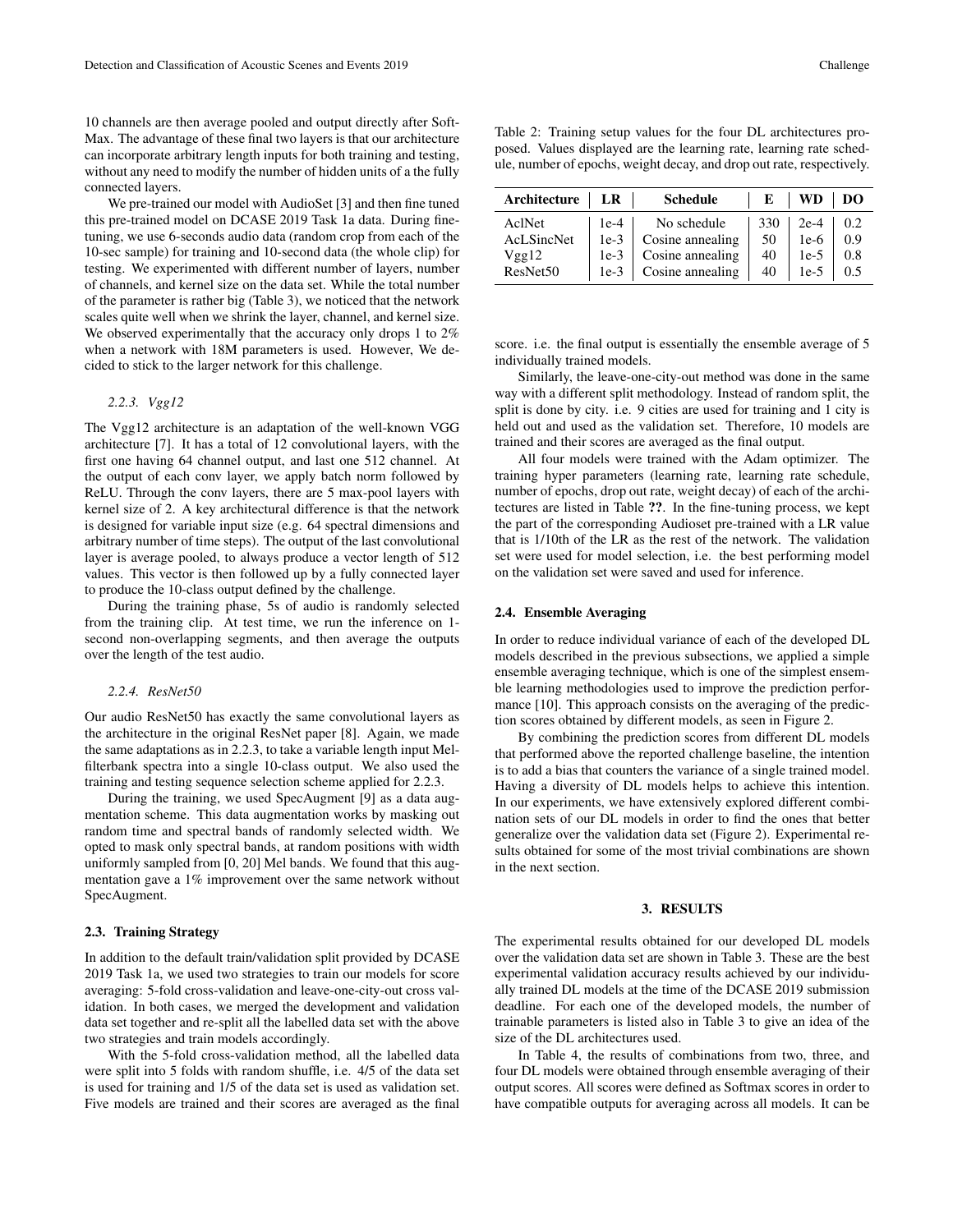Table 3: Classification results over the validation set obtained by the four deep learning-based neural network architectures used in this work.

| Architecture | Parameters | Accuracy |
|--------------|------------|----------|
| AclNet       | 19.3M      | 0.7481   |
| AclSincNet   | 52.2M      | 0.7608   |
| Vgg12        | 12.8M      | 0.7744   |
| ResNet50     | 24,5M      | 0.7787   |

Table 4: Classification results over the validation set obtained from the ensemble averaging combination of our DL based neural networks architectures.

| Architecture                     | Parameters   Accuracy |        |
|----------------------------------|-----------------------|--------|
| AclSincNet+ResNet50              | 76.8M                 | 0.8127 |
| Vgg12+AclSincNet+ResNet50        | 89.7M                 | 0.8184 |
| AclNet+Vgg12+AclSincNet+ResNet50 | 109.0M                | 0.8301 |

observed how the experimental results over the validation set yield into higher accuracy when compared to individual results shown in Table 3. These support the idea that utilizing the combination of predictions from different DL models results in a reduction of variance, and in more accurate predictions [10].

For our four allowed submissions to DCASE 2019 Task 1a, we explored four different DL architectures trained with different types of data splits, and combining their predictions through ensemble averaging. In the next section we provide a detail of the combinations used.

## 4. SUBMISSIONS TO DCASE 2019 TASK 1A

Our 4 submissions submissios to the DCASE 2019 Task 1a consists of different ensemble averaging of predicted scores from different DL architectures. Below is a detailed list of what was used to generate the submission labels for the evaluation data set:

1. Ensemble averaging obtained from a combination of 40 individually trained DL architectures: 1 Vgg12 trained with the default



Figure 2: Ensemble averaging illustration of *n* independently trained deep learning models.

data split defined by the challenge; 10 Vgg12 each trained with 1 of the 10 leave-one-city-out splits; 5 SincNet trained with 5 different random splits; 10 SincNet each trained with 1 of the 10 lleave-one-city-out splits; 3 Resnet50 each trained with three different data splits; 10 ResNet50 each trained with 1 of the leaveone-city-out splits; and 1 AclNet trained with the default data split defined by the challenge. Considering each one of the 40 DL architectures combined, the total number of trainable parameters resulted in 1,264.4M.

- 2. Ensemble averaging obtained from a combination of 31 individually trained DL architectures: 10 Vgg12 each trained with 1 of the 10 leave-one-city-out splits; 10 SincNet each trained with 1 of the 10 leave-one-city-out splits; 10 ResNet50 each trained with 1 of the 10 leave-one-city-out splits; and 1 Resnet50 trained with 1 data split. Considering each one of the 31 DL architectures combined, the total number of trainable parameters resulted in 921.7M.
- 3. Ensemble averaging obtained from a combination of 26 individually trained DL architectures: 10 Vgg12 each trained with 1 of the 10 leave-one-city-out splits; 5 SincNet trained with 5 different random splits; 10 ResNet50 each trained with 1 of the 10 leave-one-city-out splits; and 1 Resnet50 trained with 1 data split. Considering each one of the 26 DL architectures combined, the total number of trainable parameters resulted in 798.6M.
- 4. Ensemble averaging obtained from a combination of 20 individually trained DL architectures: 10 Vgg12 each trained with 1 of the 10 leave-one-city-out splits; and 10 ResNet50 each trained with 1 of the 10 leave-one-city-out splits. Considering each one of the 20 DL architectures combined, the total number of trainable parameters resulted in 374.7M.

#### 5. CONCLUSIONS

Starting from individually trained DL models, we were able to achieve above the baseline results as reported in the DCASE 2019 Task 1a. From these, we were able to increase the performance of the audio scene classification by combining the prediction scores of different DL models through ensemble averaging. By doing this ensemble, we obtained significantly higher classification results over the validation set than the ones obtained by individual DL models, i.e. 83.0% *Vs* 77.9% , respectively.

## 6. REFERENCES

- [1] Detection and Classification of Acoustic Scenes and Events Challenge 2019. http://dcase.community/ challenge2019.
- [2] Heittola, Toni; Mesaros, Annamari; Virtanen, Tuomas. "TAU Urban Acoustic Scenes 2019, Development dataset", *Zenodo*, 2019. http://doi.org/10.5281/zenodo.2589280
- [3] Gemmeke, Joft F.; Ellis, Daniel P. W.; Freedman, Dylan; Jansen, Aren; Lawrence, Wade; Moore, R. Channing; Plakal, Manoj; Ritter, Marvin. 'Audio Set: and Ontology and human-Labeld Dataset for Audio Events", *ICASSP*, 2017. https://ieeexplore.ieee.org/abstract/ document/7952261.
- [4] Huang, Jonathan; Alvarado-Leanos, Juan. "AclNet: efficient end-to-end audio classification CNN", *CoRR*, 2018. http:// arxiv.org/abs/1811.06669